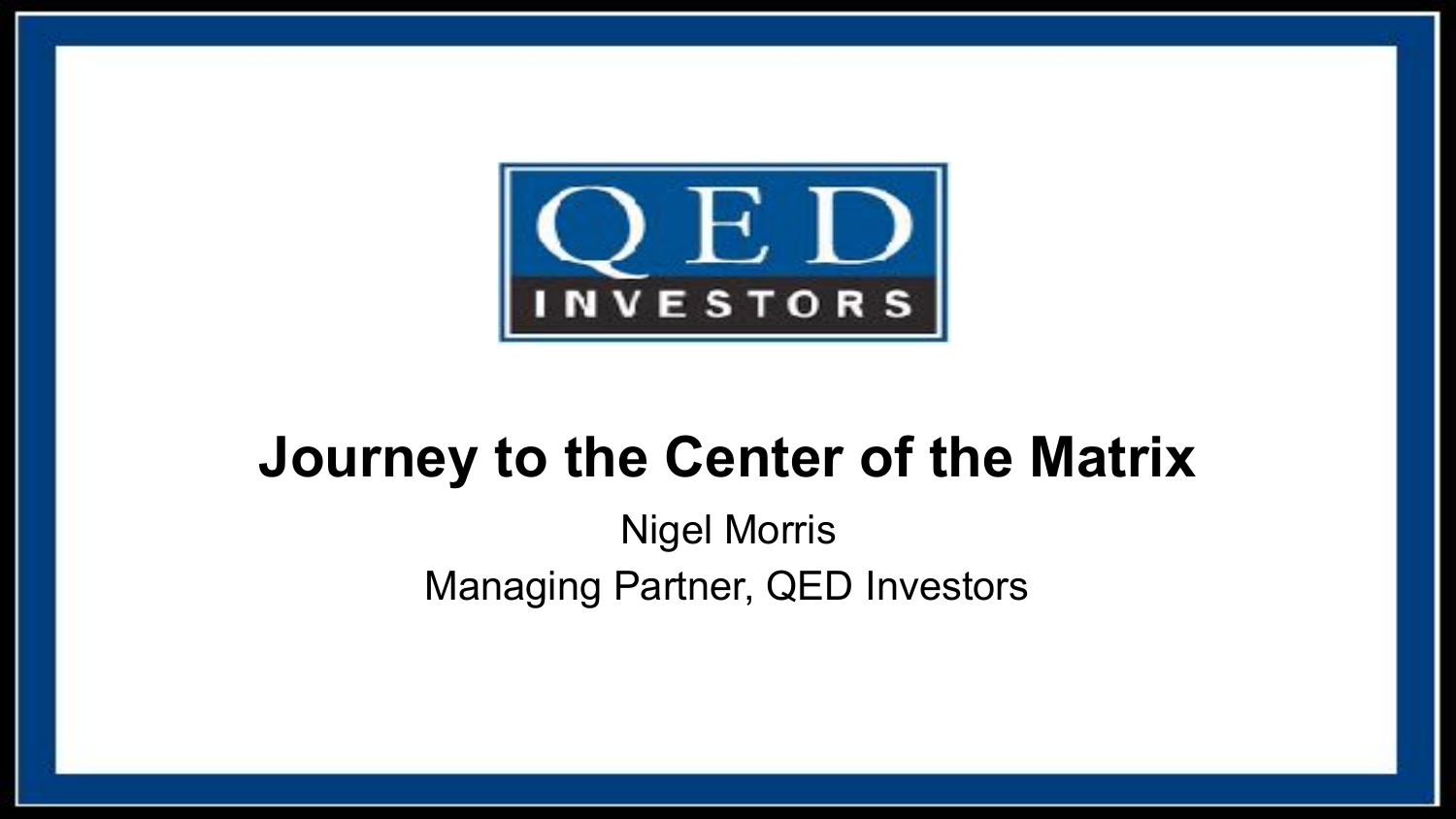**QED Investors has invested in 40+ FinTech disrupters over 9 years**





**We began QED Investors over nine years ago to help the disrupters**

- Leverage over **120 years of collective experience** in building financial services
- Invest in **breakthrough disrupters** attacking the incumbents and leveraging next generation propositions in retail financial services (**40+ FinTechs to date**)
- Play **active, hands-on consigliore roles** with leaders leveraging our operating, credit, and marketing experiences to profitably scale quickly and soundly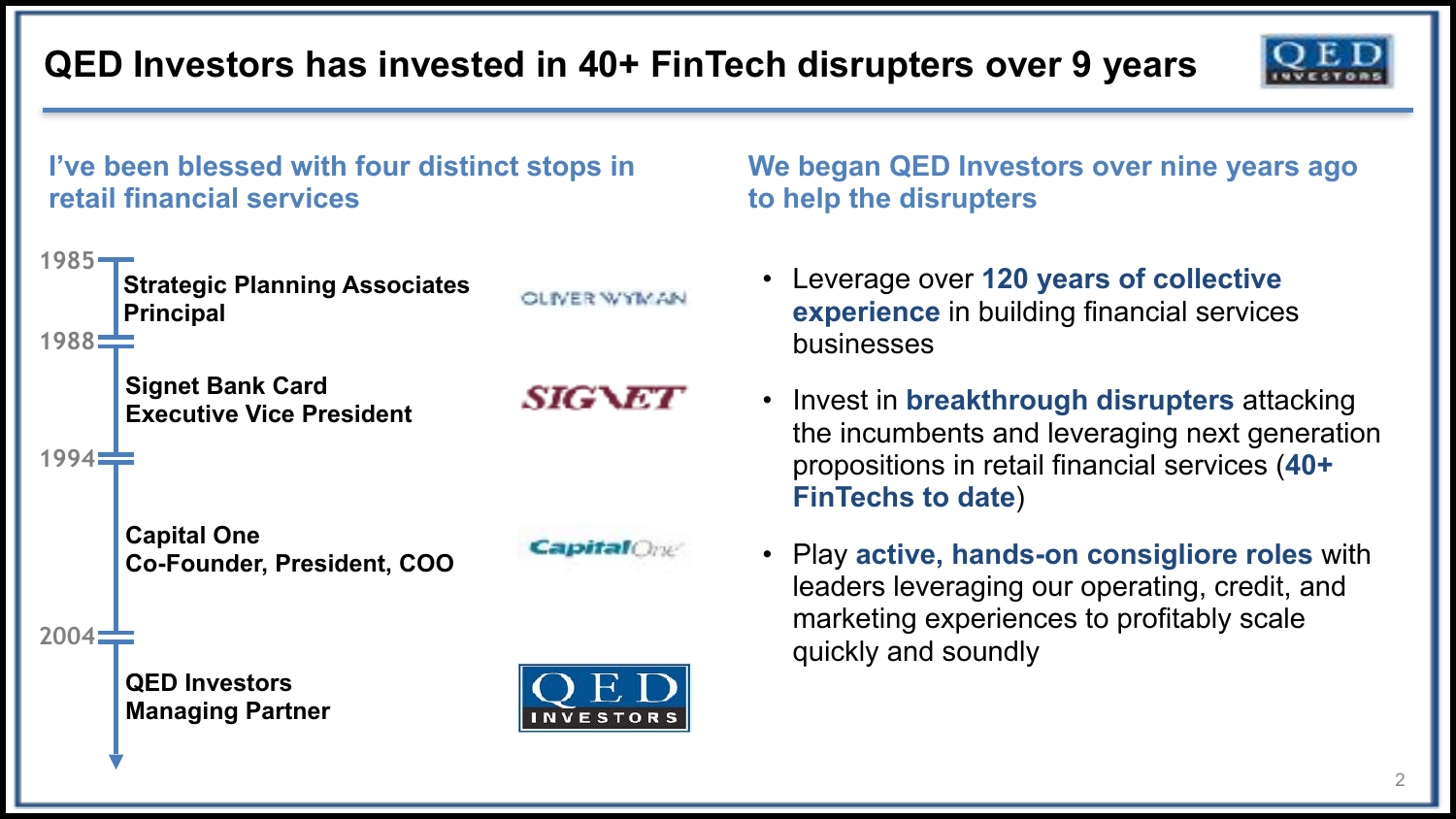## **We contemplated what a blank slate bank might look like…**

- Delight your customers in service and product design ✓
- Embrace digital channels and avoid creating technical debt ✓
- Develop a culture of discipline and consistency ✓
- Attract and retain top talent ✓

✓

- Don't get sideways with the regulators ✓
- Manage out rogue employee behaviors ✓
	- Don't try to be all things to all people all the time

**All of this is true but obvious – and doesn't provide a roadmap for existing companies**

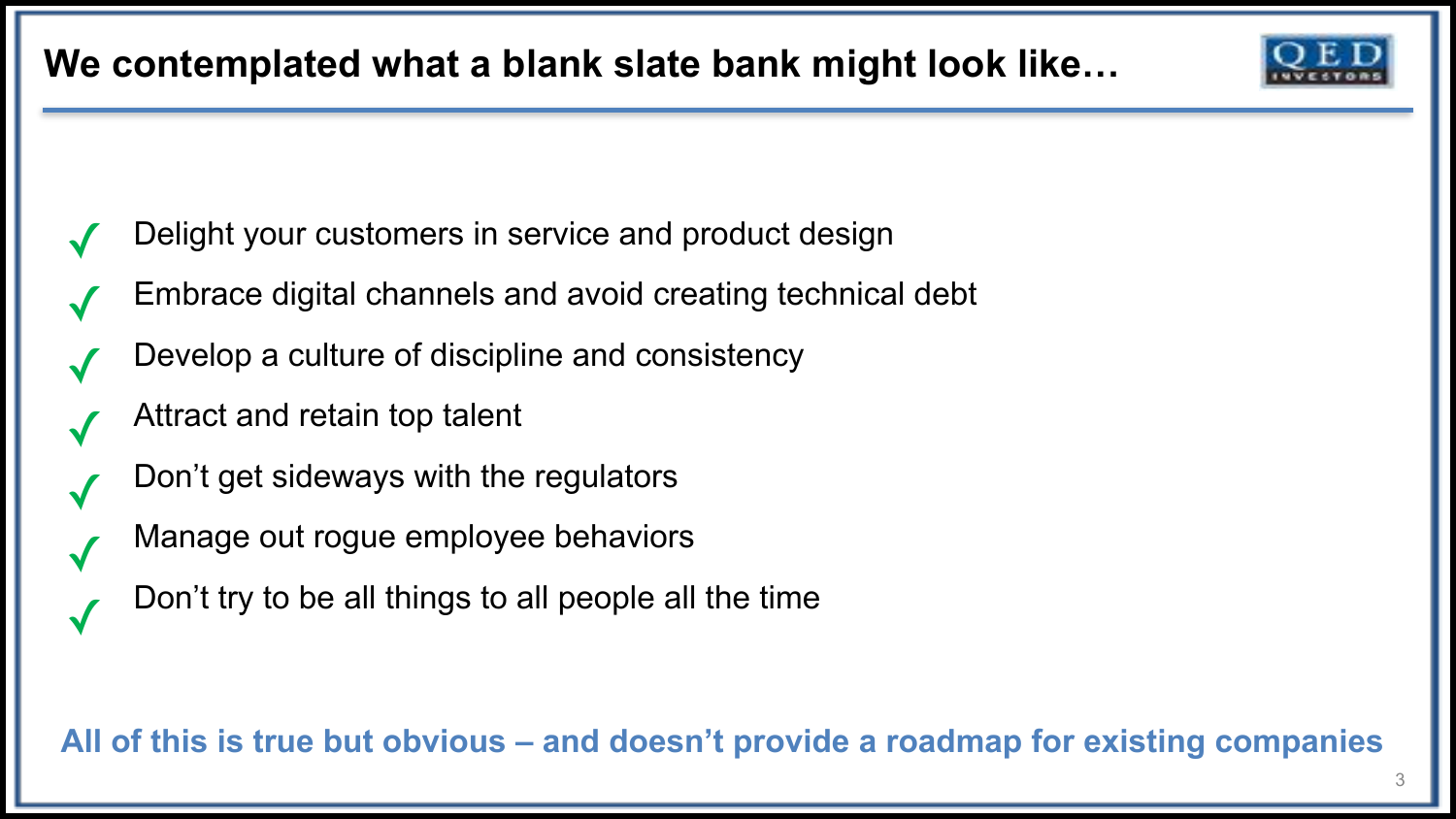### **How must new and existing institutions evolve?**





- We propose that the answer requires striking the right balance along two dimensions:
	- **Resilience**
	- **Flexibility**
- While important, this is devilishly difficult to do...
	- "Extremes" create vulnerability, while balance allows institutions to reap the best of all models
	- Organizational change is challenging and slow and typically faces multiple sources of resistance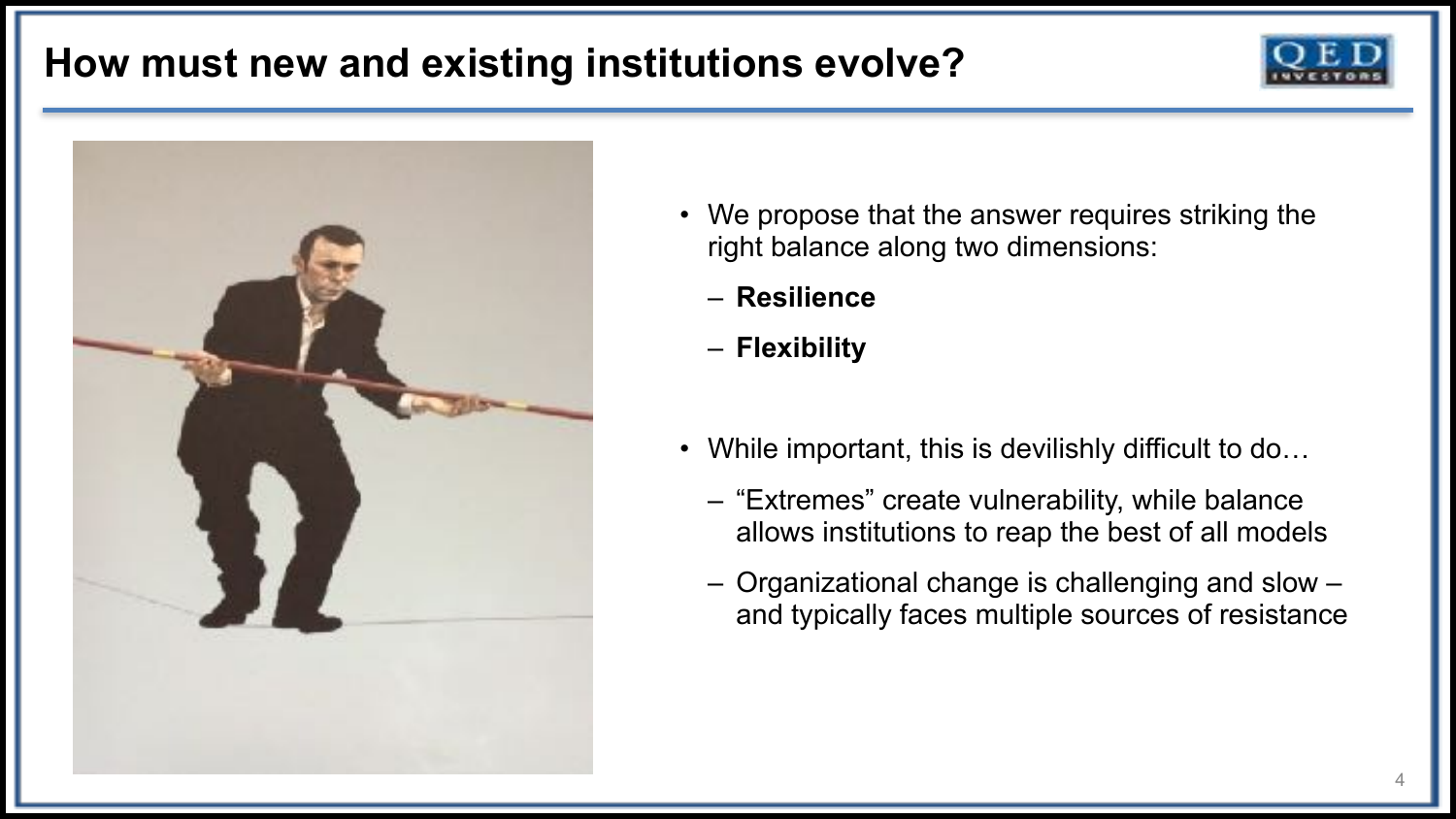## **The basic retail banking model has been the same for decades**



**Retail banks have engaged in a largely similar business model for decades**



#### **Even the execution of this model is not dramatically different today**

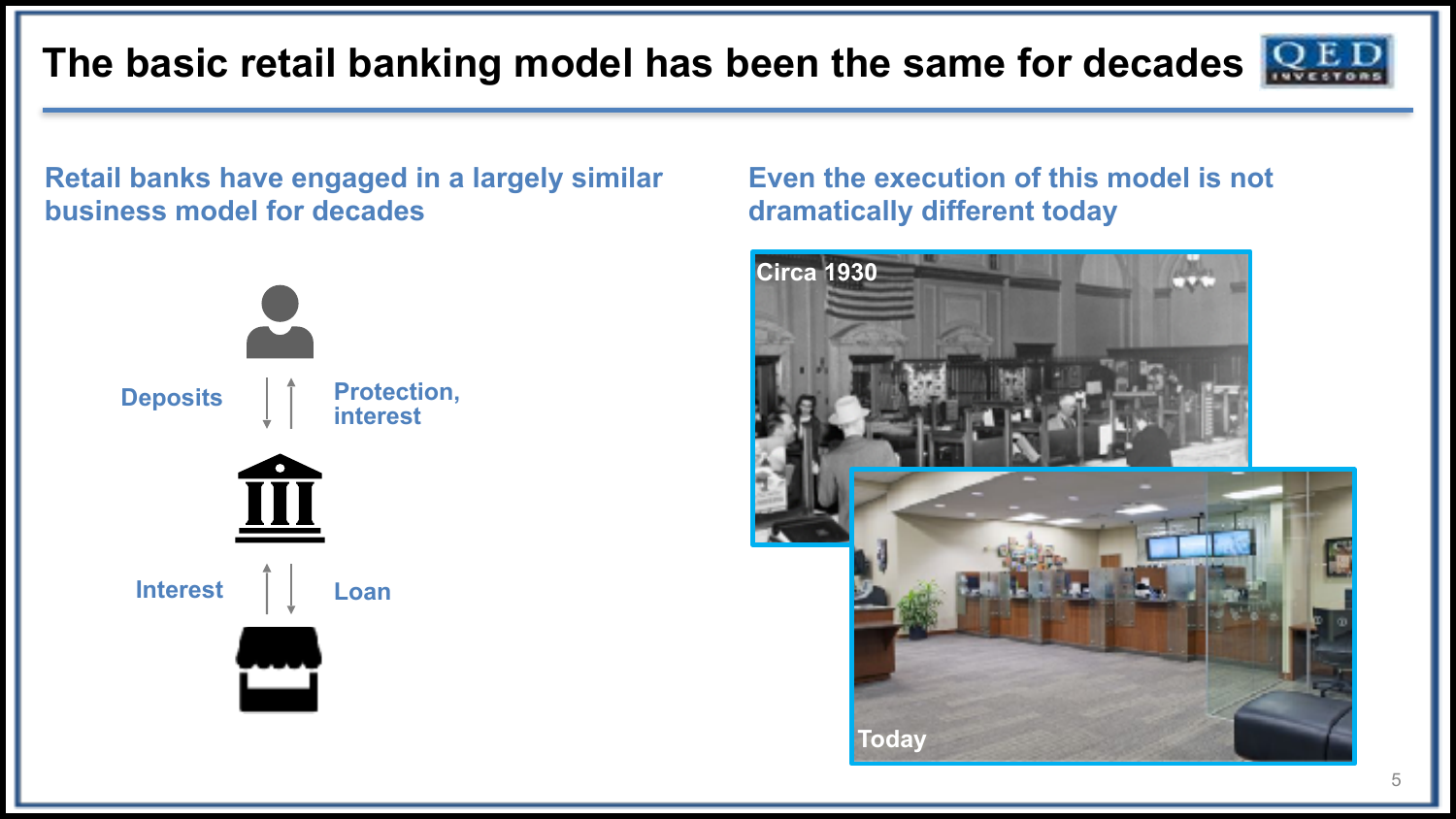### **That model worked when banks averaged ~15% ROE…**



Source: Federal Reserve Economic Data. Return on Average Equity for all U.S. Banks, Percent, Quarterly, Not Seasonally Adjusted. Shareholder value shading assumes constant cost of equity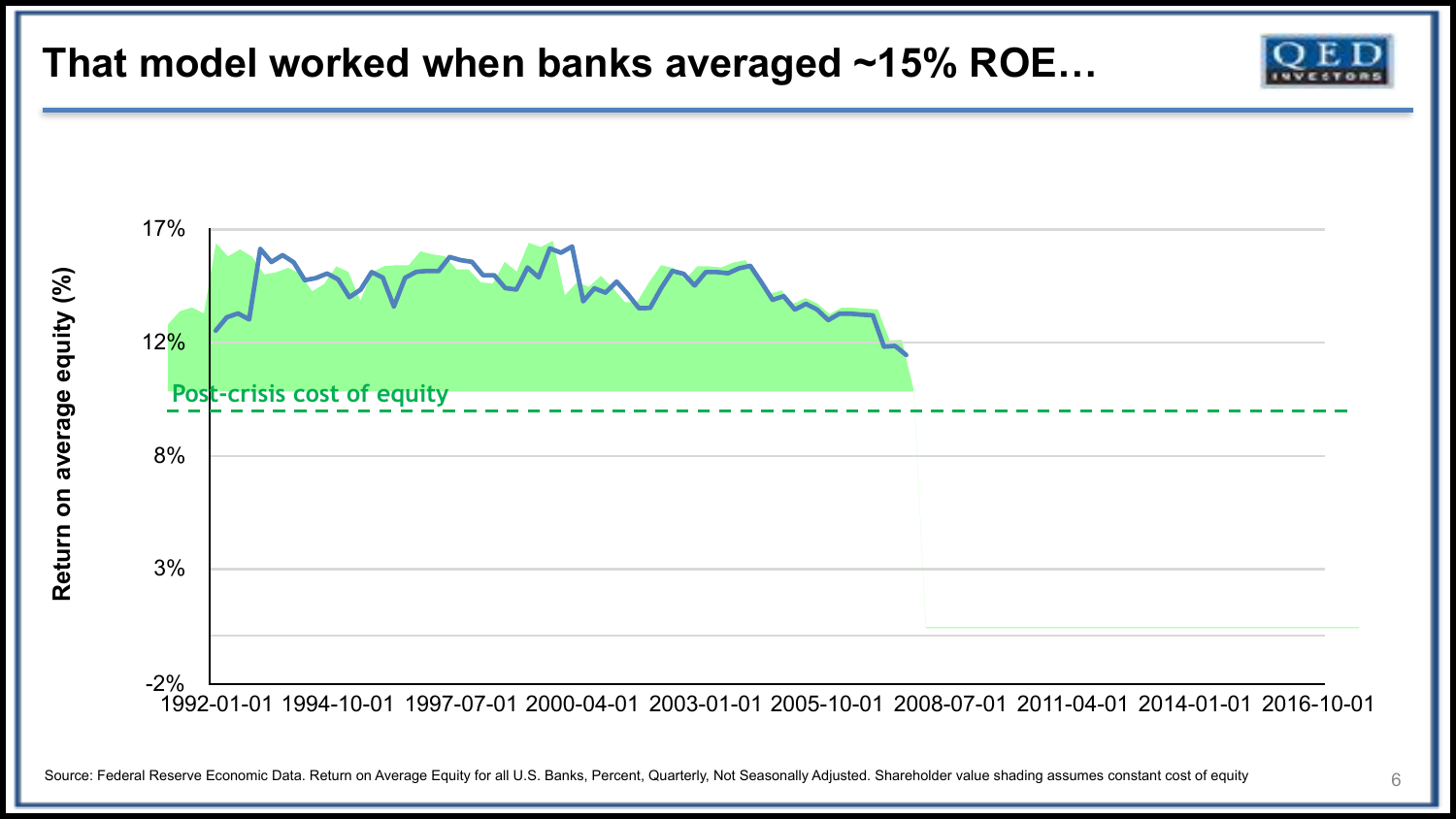### **…but banking economics have weakened since the crisis**

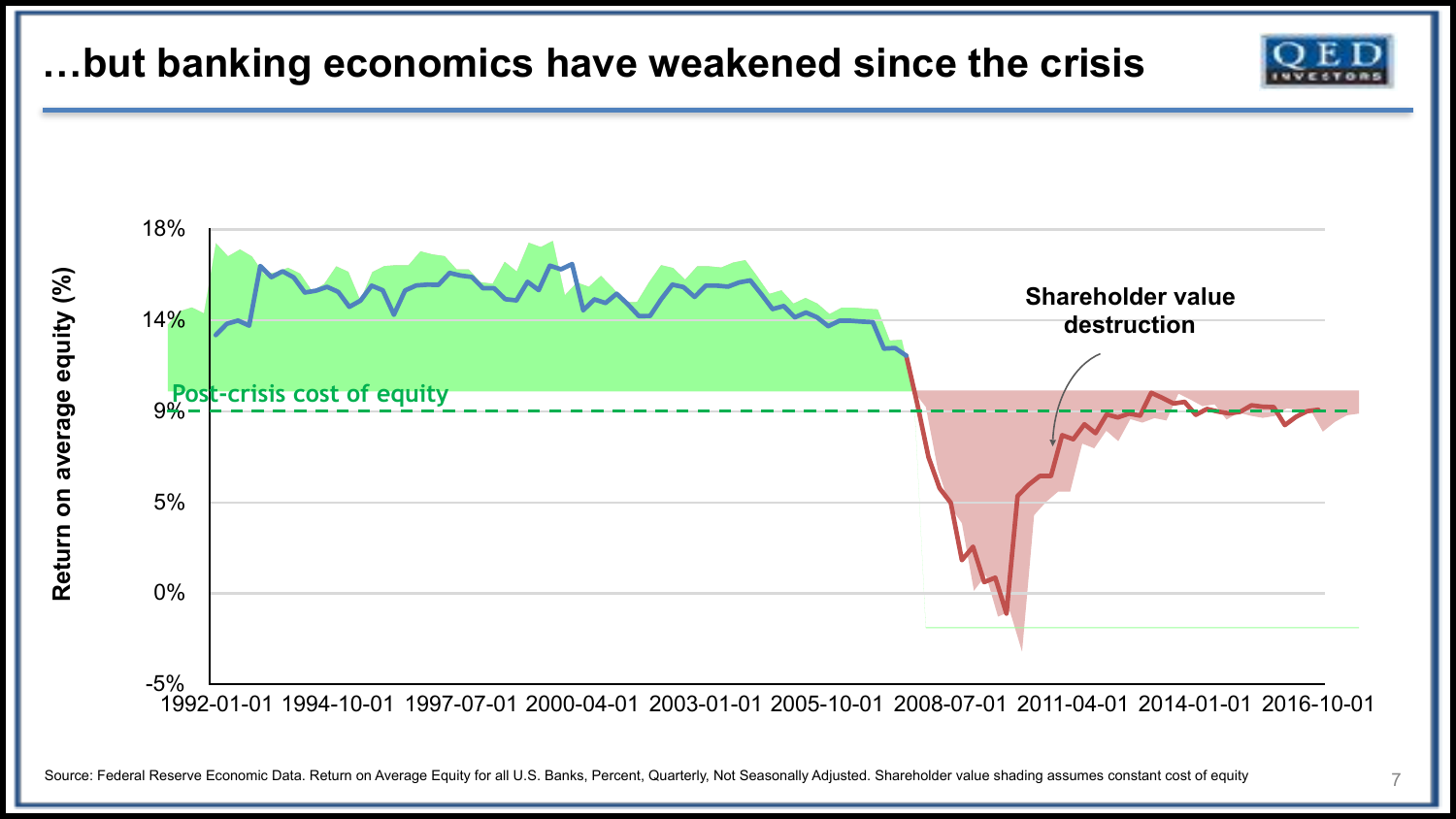**Banks have not focused on what the key profit pools are, attempting to be all things for all people…**



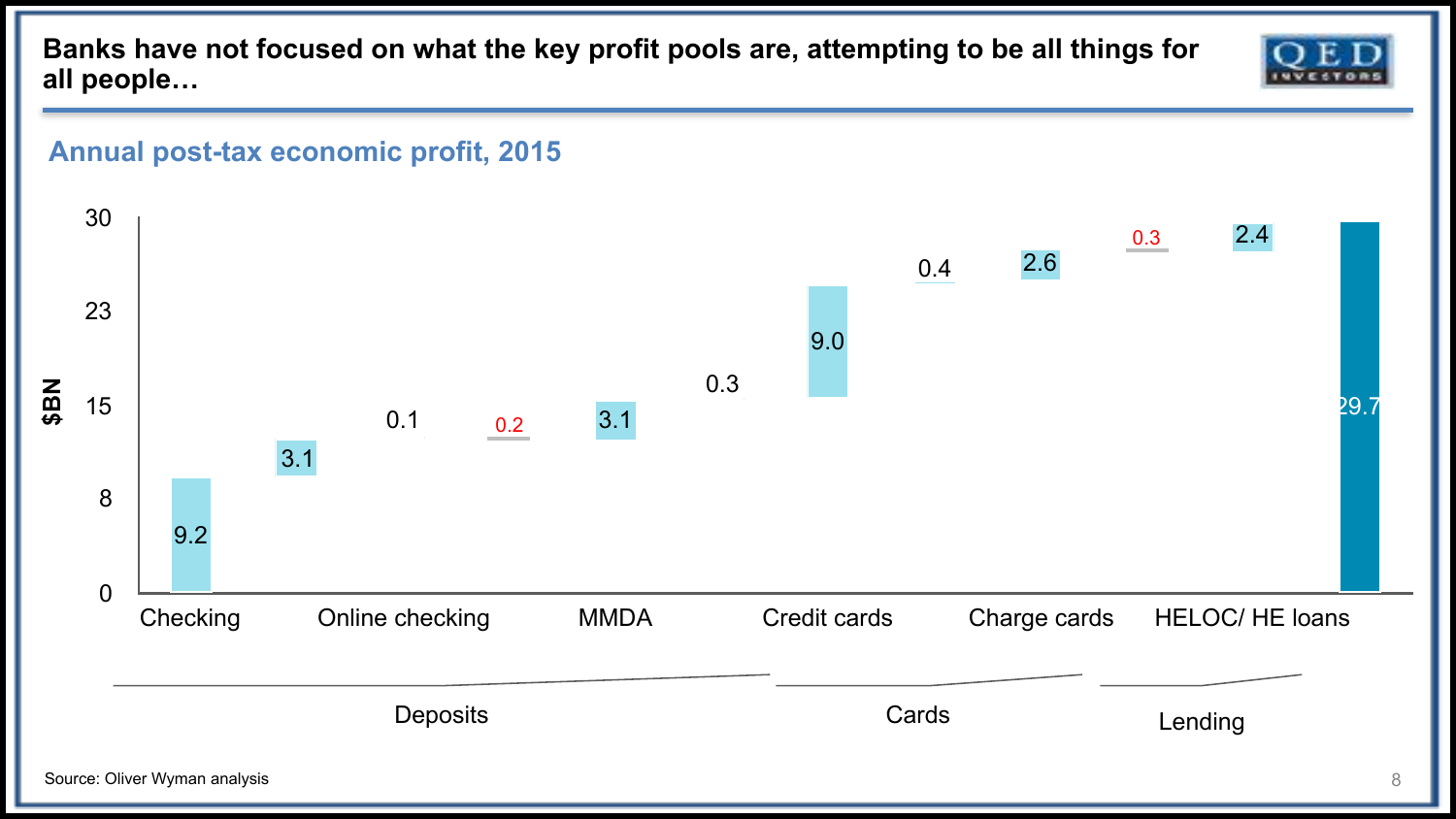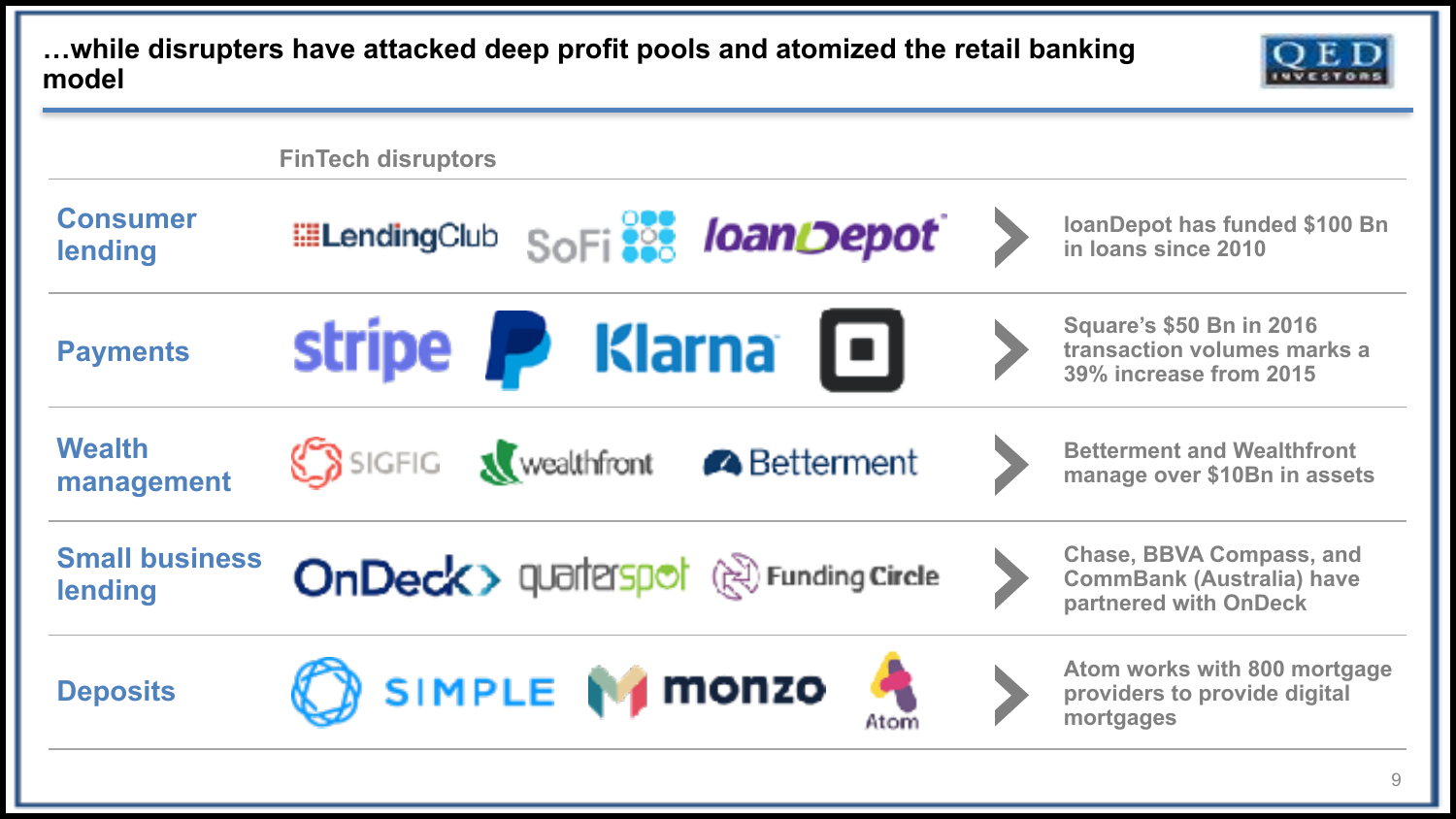**Regulatory pressure, low rates, and evolving technology have squeezed bank profitability…**



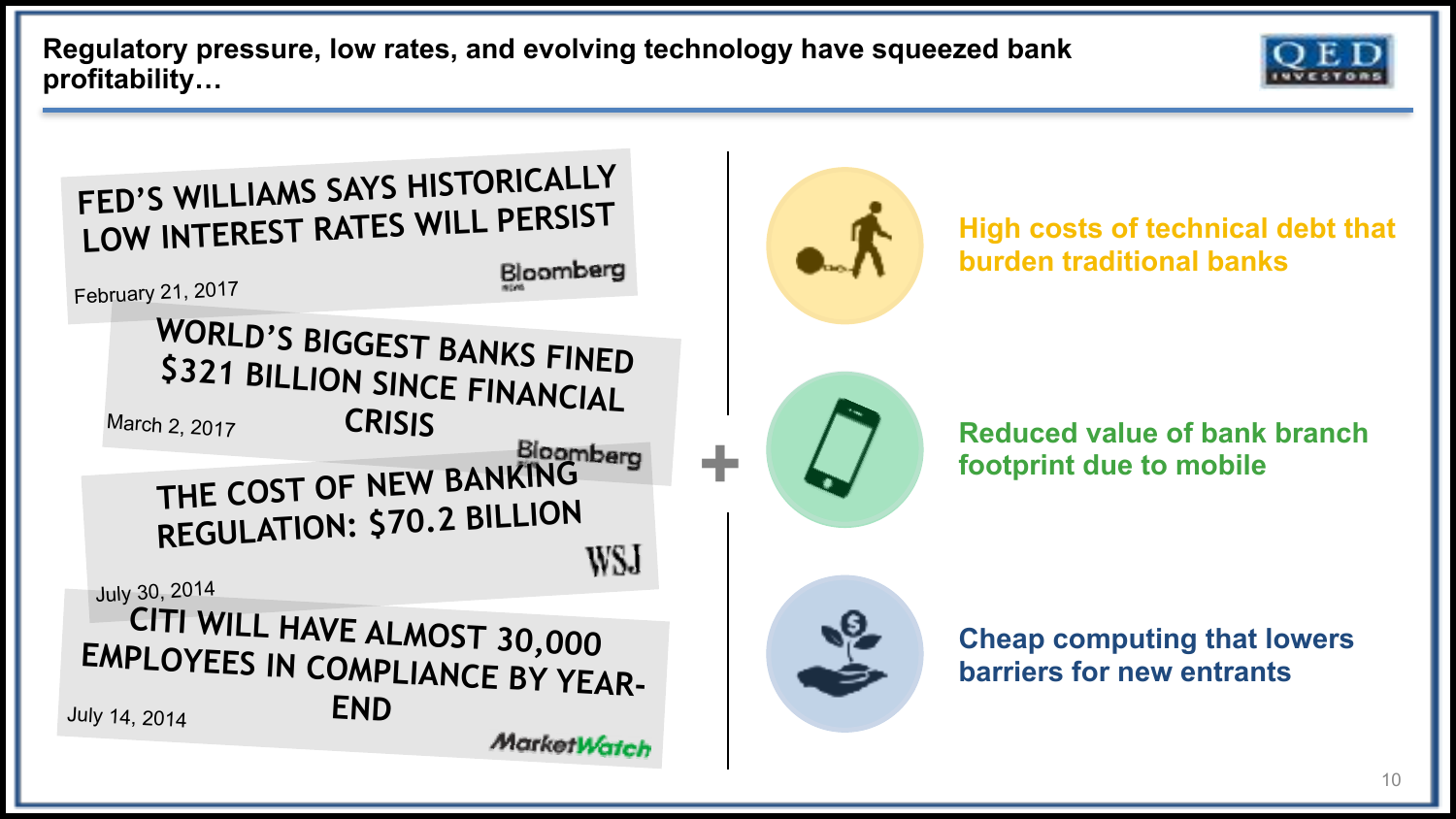**…and much of the talent arriving at these disrupters has come from banks**



**Many FinTech founders left leading banks… …and grow their teams with bank talent**







**Mike Cagney CEO, Co-Founder**



# **ElendingClub**



**1,363 employees on LinkedIn 213 employees on LinkedIn**



| Past employers |                        | Past employers |                     |
|----------------|------------------------|----------------|---------------------|
| 94             | <b>Wells Fargo</b>     | 22             | Northern Rock       |
| 48             | Capital One            | 19             | <b>Barclays</b>     |
| 45             | <b>Bank of America</b> | 18             | <b>Virgin Money</b> |
| 41             | JP Morgan              | 18             | Lloyds              |
| 36             | <b>Charles Schwab</b>  | 10             | <b>HSBC</b>         |
| 264            |                        | 87             |                     |

Source: LinkedIn

**Sasha Orloff**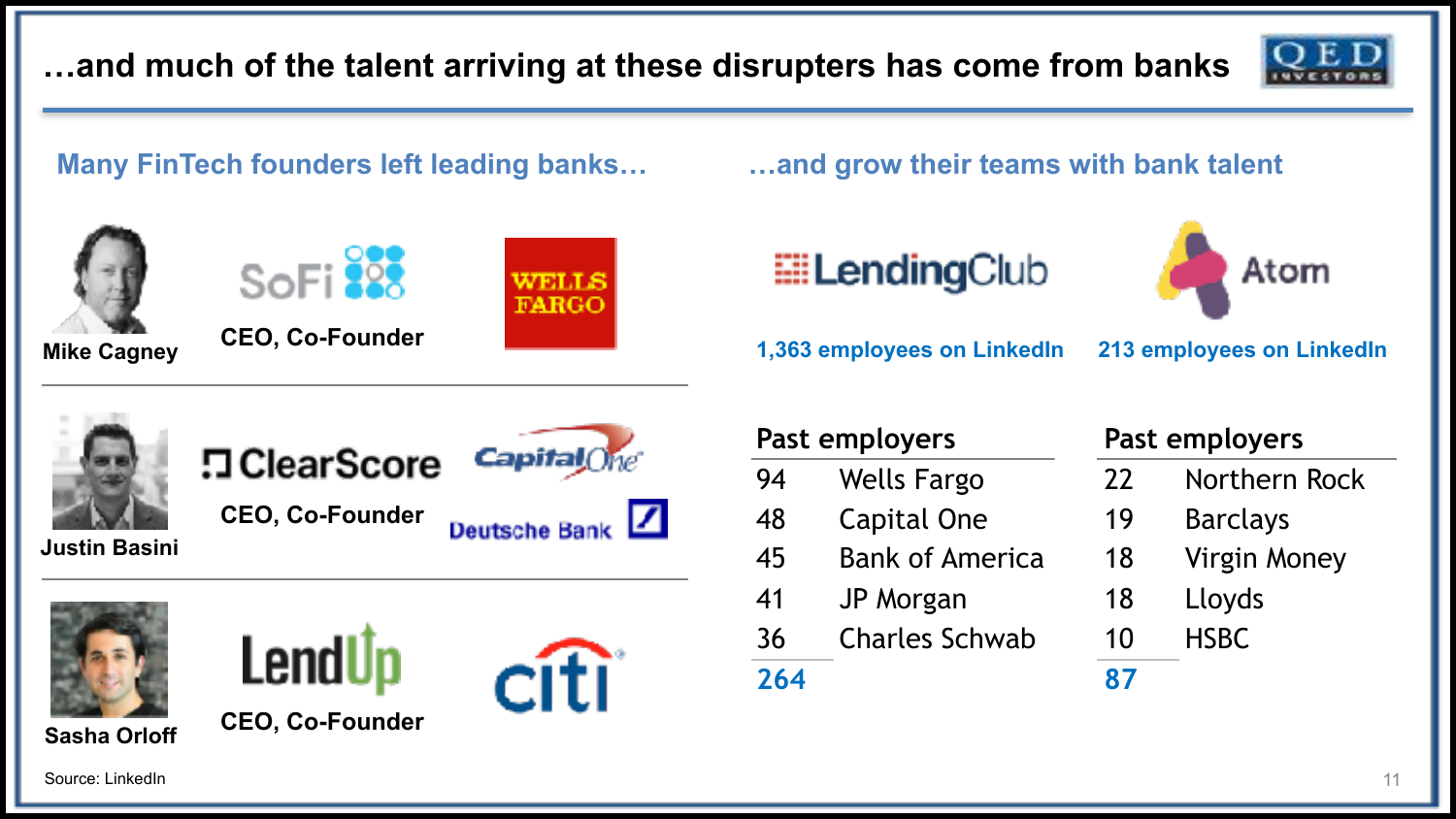# **Traditional banks and FinTechs operate at fragile extremes**





- **•** Slow adoption of digital channels
- **P** Legacy technology infrastructure
- **•** Conservative use of alternative data
- **-** Organizational inflexibility
- **-** Culture of "no" and regulatory overhead
- Struggle to launch new businesses **-**
- Weak talent attraction/retention **-**
- Poor net promoter scores **- -**



- Monoline / narrow product suite **-**
- Lack of built-in physical distribution **-**
- **-** Scarcity of customer data
- Sub-scale, millennially-focused business **-**
- Struggle to scale new businesses **-**
- High cost of capital and debt **-**
- Lack of capital reserves **-**
- **Minimal compliance / capital mkts. infrastructure**

<sup>12</sup> **Risk of being a utility Risk of extinction for numerous reasons**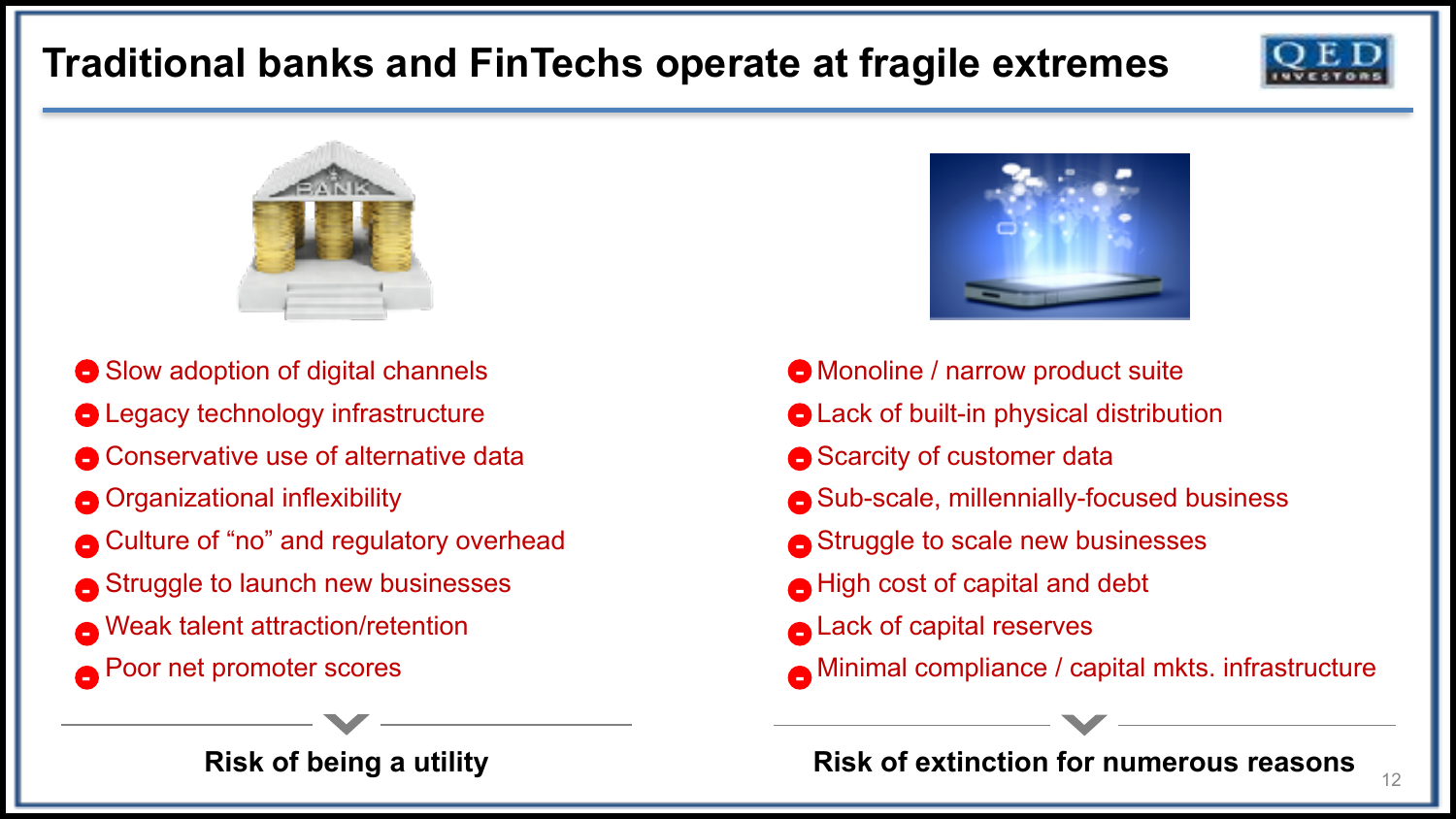**Similar to BCG's framework for analyzing business units, we need a framework to discuss banking model trade-offs**





13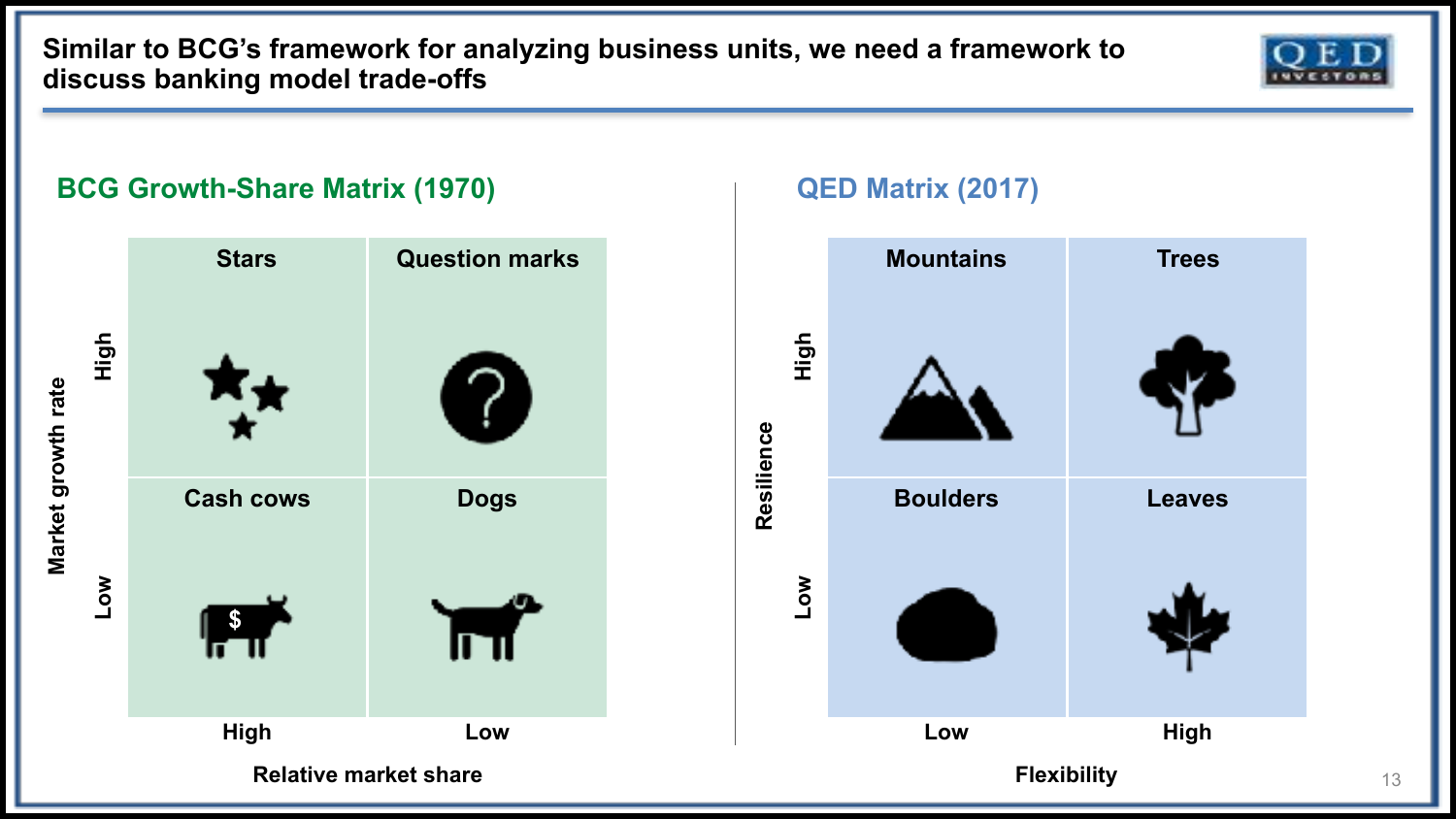**Each quadrant has its shortcomings, so institutions close to the center tend to be best positioned**



#### **QED Matrix**



- Distinguishing between banks and FinTechs on a **single dimension is insufficient**
- The QED Matrix reflects **trade-offs** in the design of financial services institutions
	- **Resilience** is a function of factors like brand, capitalization, and product suite diversification
	- **Flexibility** concerns both infrastructure and decision-making – and spans organizational design, technology, culture, talent, and more
- Each quadrant has strengths and drawbacks, so our thesis is that **entities should move towards the center of the matrix**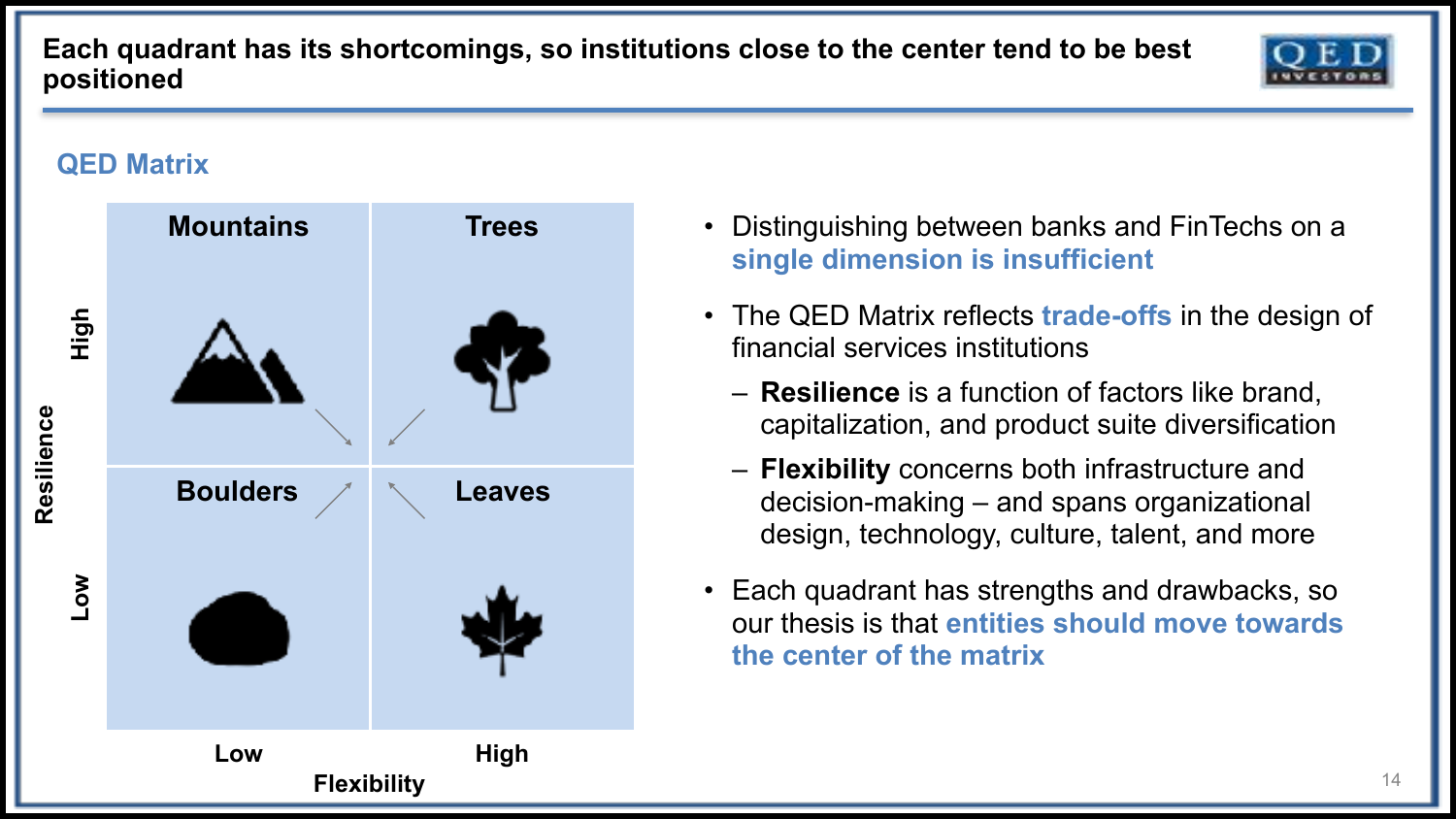### **QED Matrix: Mountains**



#### **QED Matrix**



#### **Characteristics**

- **High resilience** due to product diversity, brand, capital reserves, distribution networks, and low cost of capital
- **Low flexibility** due to institutional inertia, low growth, technical debt, & focus on regulation and cost reduction

- Very strong distribution, including massive physical networks and more investment in digital than Boulders **+**
- Efficient at competing in "national" businesses
- Able to test new models easily on existing customers through partnerships with and acquisitions of Leaves
- Decision-making process, infrastructure, and regulatory pressures lead to poor ROE and limited innovation
- Sourcing and retaining talent remains challenging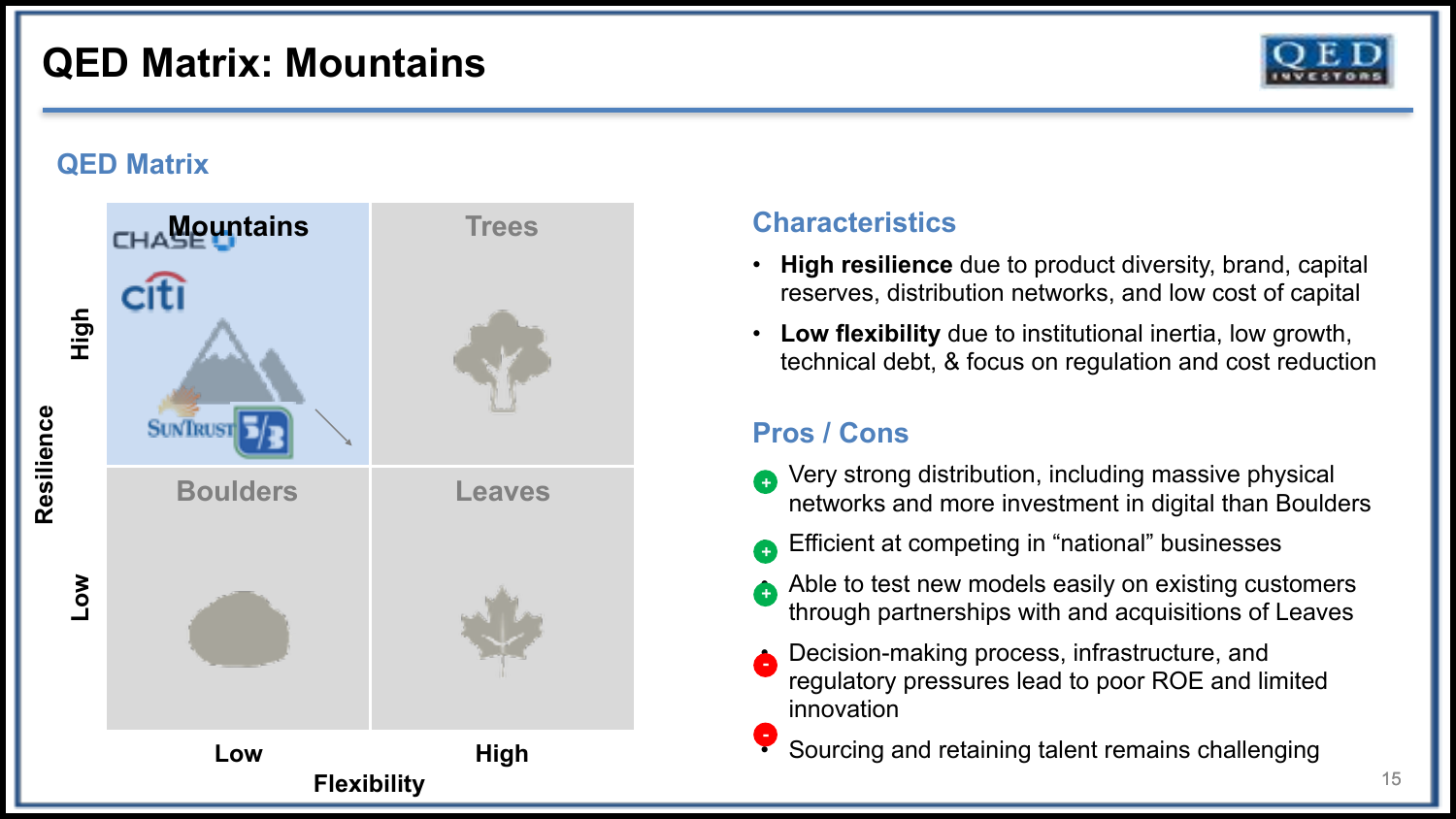### **QED Matrix: Boulders**



#### **QED Matrix**



#### **Characteristics**

- **Low resilience** due to lack of capital reserves or product diversification of larger banks (Mountains)
- **Low flexibility** due to legacy infrastructure, weak talent pipeline, and dearth of ideas or comparative advantage

- Low cost of capital and strong advantage in "local" businesses (e.g., deposits, CRE)
- Partnerships with Leaves and even Mountains can be particularly material due to smaller size **+**
- Developed risk and compliance capabilities
- Vulnerable due to more limited capital reserves and capacity to innovate (given talent, digital capabilities)
- Sub-scale operations force a trade-off between profitability and proper resourcing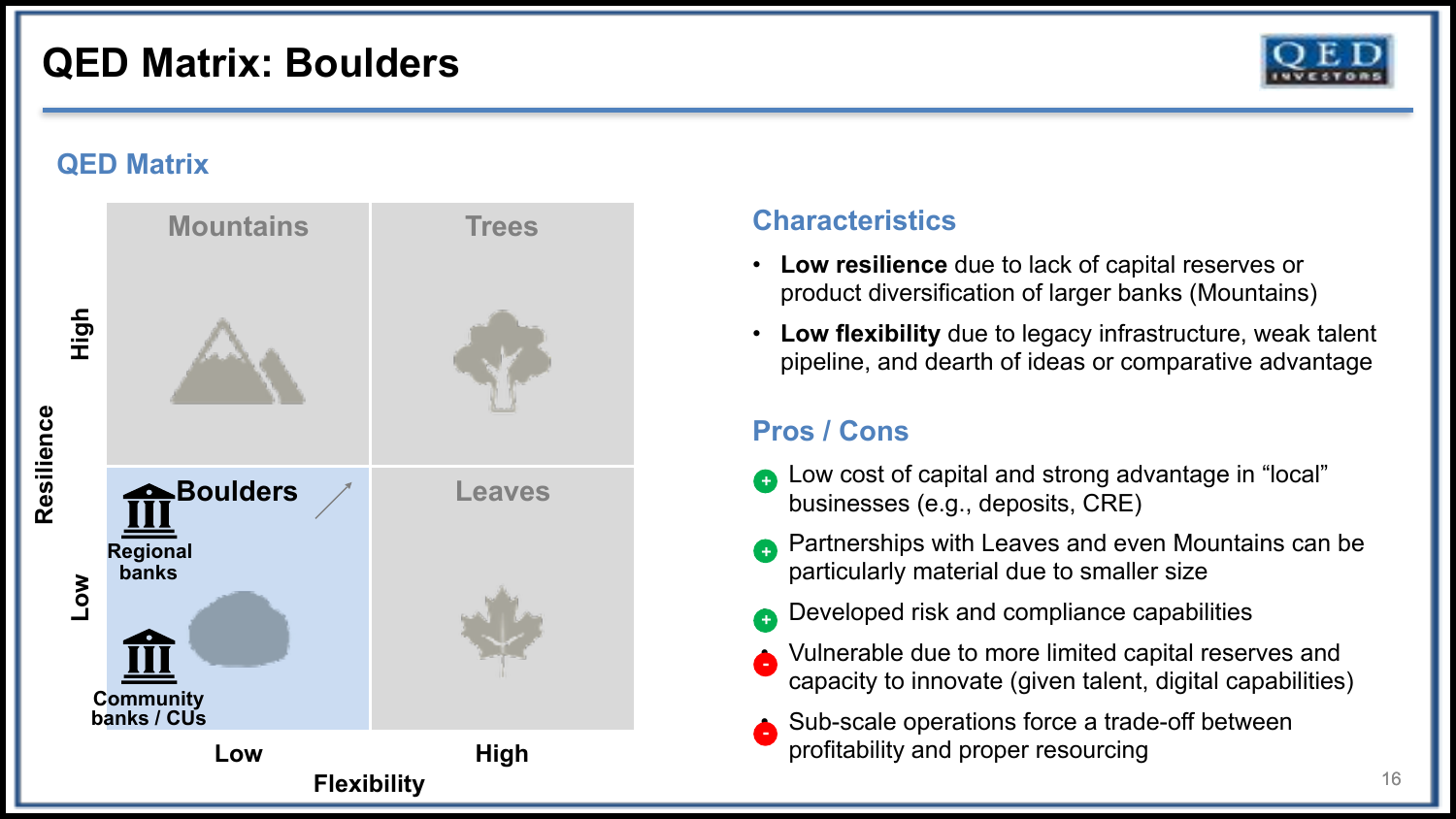### **QED Matrix: Leaves**



#### **QED Matrix**



#### **Characteristics**

- **Low resilience** due to product concentration (often monoline) and lack of stable, low cost capital (deposits)
- **High flexibility** due to simple organizational structure and technology infrastructure, access to talent, etc.

- High degree of focus makes it easier to excel in a specific part of the market (e.g., franchise lending)
- Focus facilitates partnerships with Mountains/Boulders **+**
- Very flexible model with minimal regulatory and organizational overhead, good talent, etc. **+**
- High cost of capital and customer acquisition
- Too much flexibility can lead to oversight of edge cases and compliance issues that create extinction risks **-**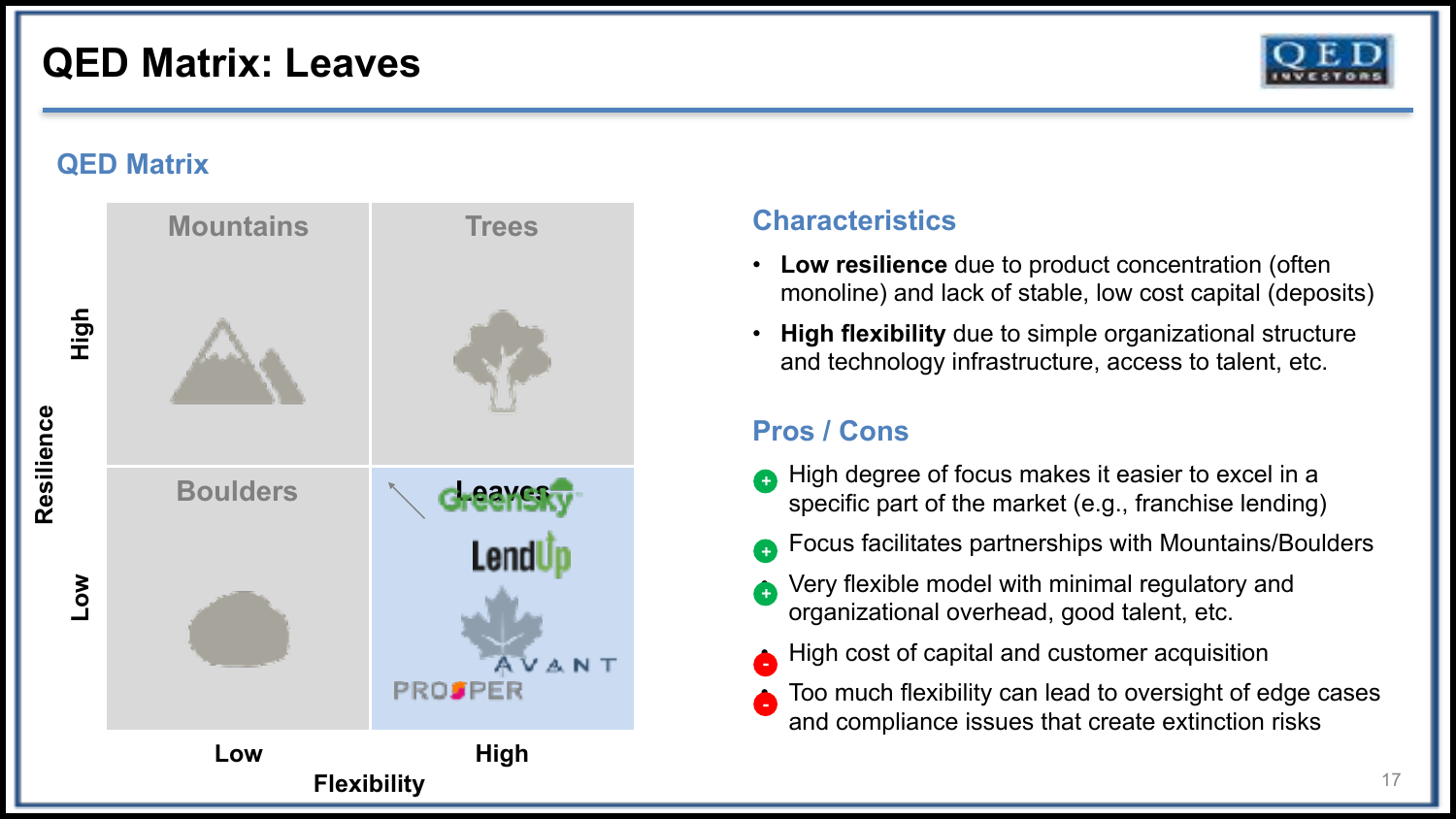### **QED Matrix: Trees**



#### **QED Matrix**



#### **Characteristics**

- **High resilience** due to factors like product diversification and robust / loyal customer base
- **High flexibility** due to simple organizational structure, minimal technical debt, and strong access to talent

- High net promoter scores from customers due to range **+** of product offerings and focus on the customer
- Strong growth potential that creates access to talent **+**
- Lack of severely bloated organizational structure or technical debt enables further innovation **+**
- Minimal regulatory experience or capital relative to full service banks that have a similar model
- Risk of losing customer focus and agility in growing too large and reorienting around SBUs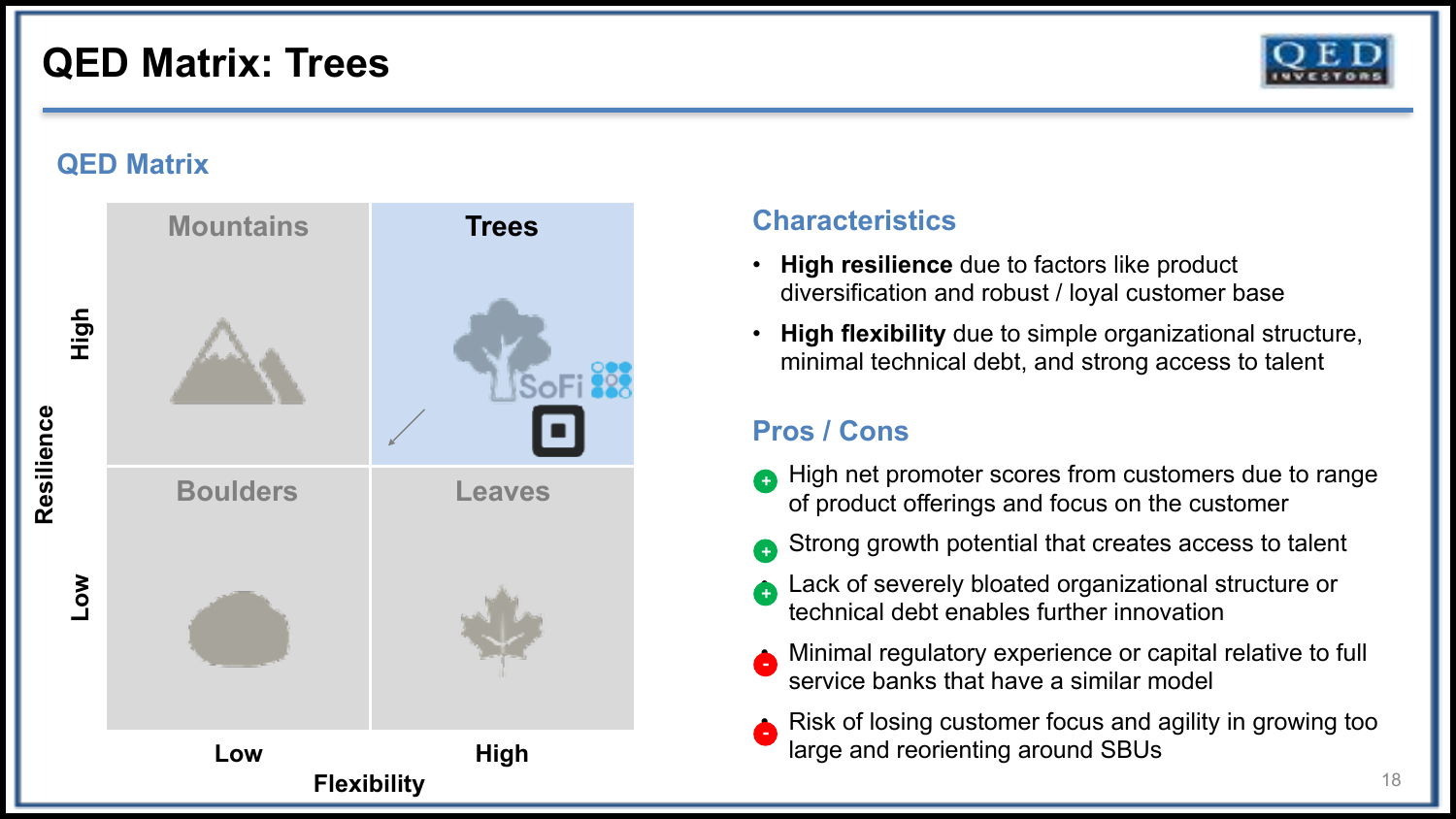### **QED Matrix: How to move to the center**





- Partner and invest in Leaves to experiment with new models
- Shed (or scale back) low ROE businesses
- Shift towards platform model, strong distribution model
- Hire, retain, and empower talent



- Focus efforts on local businesses (deposits, CRE, agriculture loans)
- Partner with Mountains / Leaves on national businesses



- Diversify offerings to reduce risk and expand customer base
- Partner with Mountains and Boulders to improve distribution



- Develop bank-like capabilities in deposittaking and risk
- Avoid organizational bloat, technical debt, silo-ing by SBU, etc. common in banks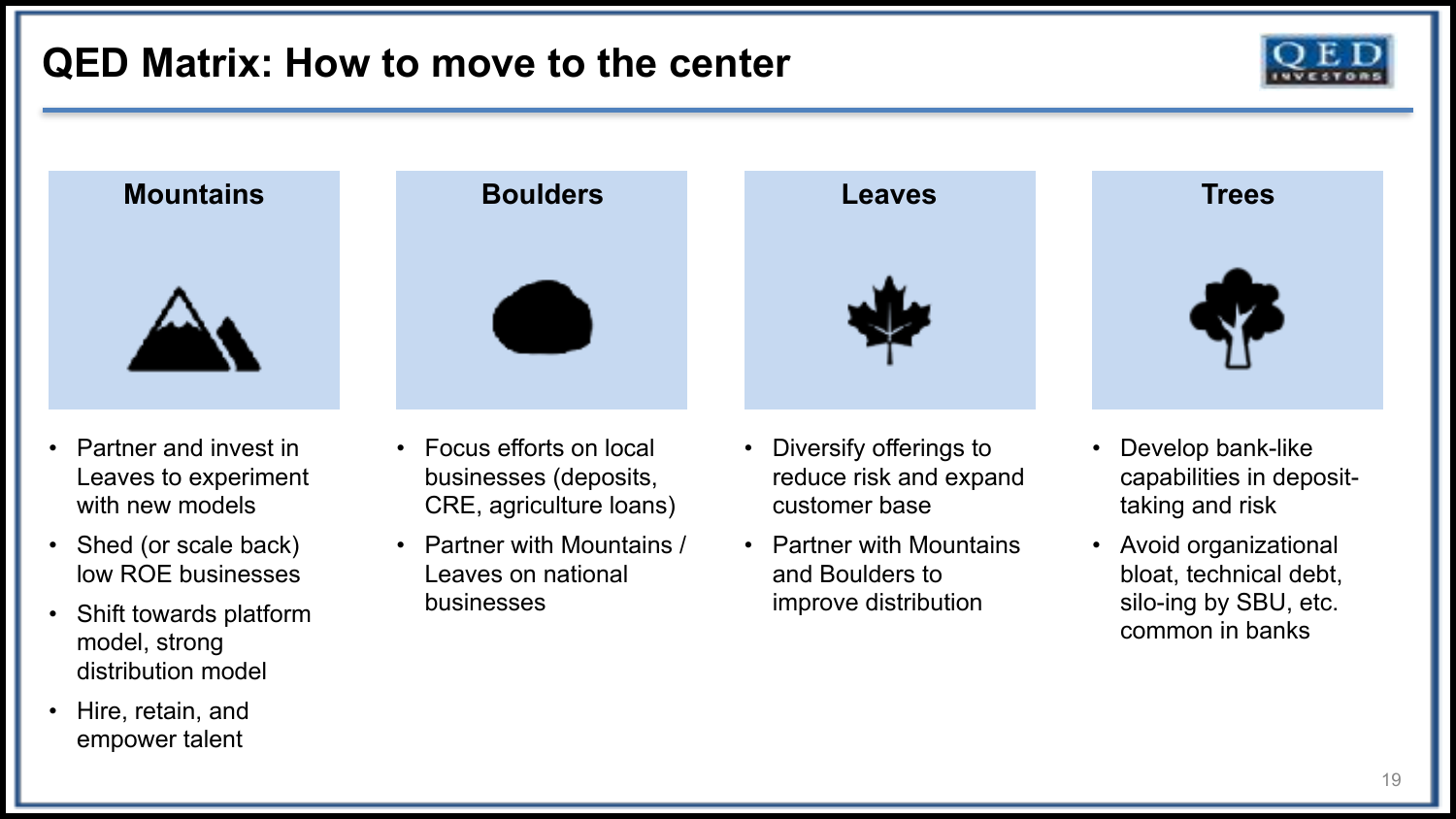### **QED Matrix: How companies evolve over time**



#### **QED Matrix – Capital One example**



- **1988:** Signet Financial Corp card business and adopted Information Based Strategy (IBS)
- **1994:** Signet Financial Corp announced spin off of its credit card division, which became Capital One
- **1999**: Capital One announced expansion beyond credit cards to additional products (e.g., lending)
- **Starting 2005**: Capital One acquired several retail banks to expand capabilities and scale (including Hibernia, ING Direct)
- **Starting 2010s**: Capital One began to reduce branch footprint, experimented with banking **1994** "cafés," and launched Capital One Labs